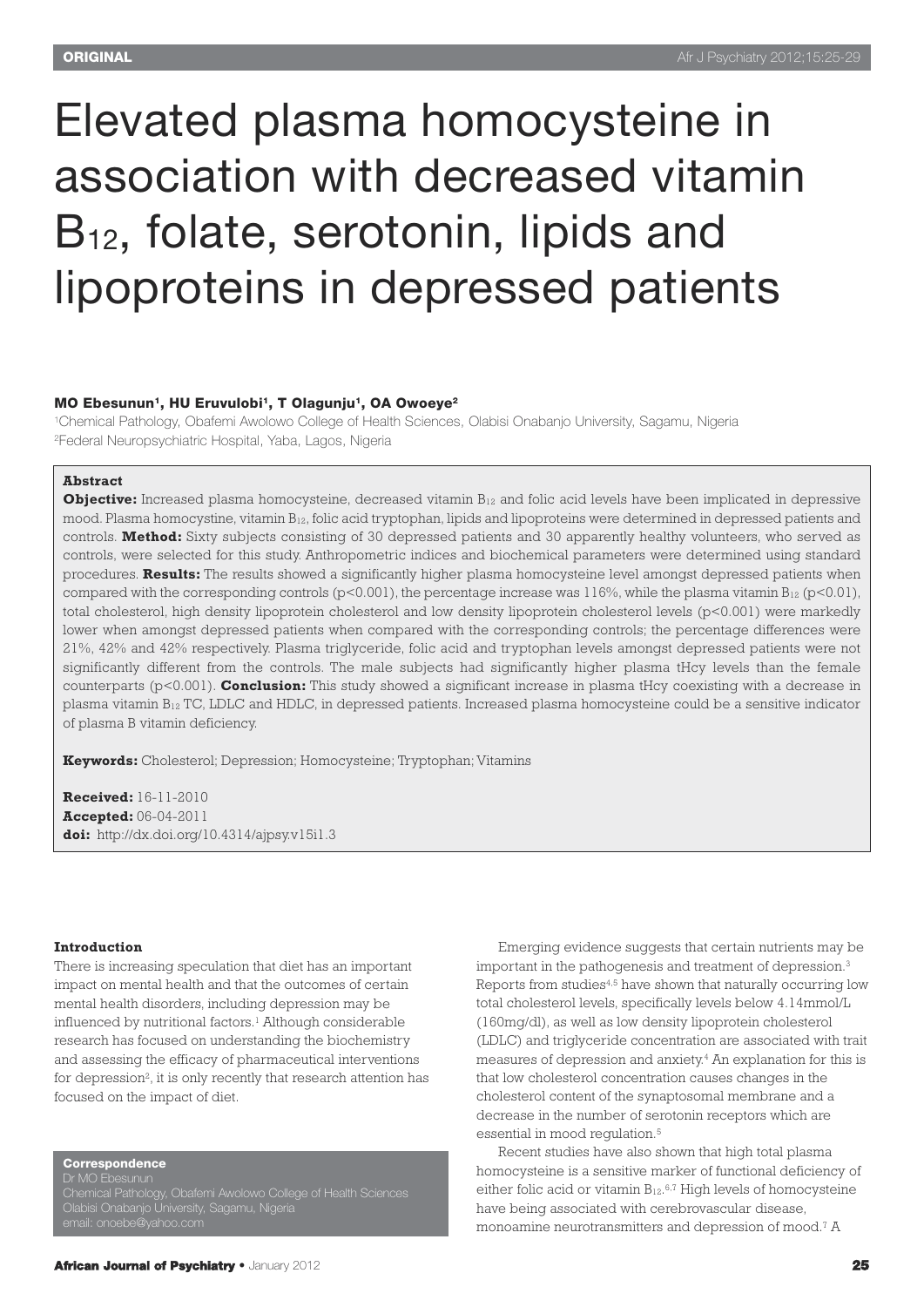plausible hypothesis for these associations is that high homocysteine levels cause cerebral vascular disease and neurotransmitter deficiency, which could cause depressed mood. 8

Available evidence indicates that homocysteine is directly toxic to neurons and blood vessels and can induce DNA strand breakage, oxidative stress, and apoptosis. <sup>8</sup> The methioninehomocysteine metabolic pathway intermediaries, S-adenosylmethionine and S-adenosylhomocysteine, produce methyl groups required for the synthesis of catecholamines and DNA. <sup>9</sup> Since homocysteine is a sensitive indicator of B vitamin deficiency, an elevated homocysteine level has been suggested as a marker for a pathogenic process.<sup>9</sup>

Hyperhomocysteinemia has been associated with depression in different populations, but there is paucity of information on the relationship between homocysteine and depression in Nigeria where the diet is mainly carbohydrate based and low in vitamin nutrients.

Similarly, studies involving tryptophan, a serotonin precursor, indicated that low plasma serotonin levels were associated with depression. 10,11 A dietary deficiency of tryptophan has being shown to aggravate depression.11

The current study set out to ascertain whether elevated plasma homocysteine exists in samples of patients and controls with/without depression and if it does, does it coexist with decreased plasma vitamin  $B_{12}$  and /or folic acid.

#### **Methods**

#### *Subjects*

The subjects for the study consisted of 30 patients (9 males, 21 females) with major depression as diagnosed by the attending consultant psychiatrist and met the ICD-10 diagnostic criteria for severe depressive episode. The clinical assessment and laboratory investigations did not reveal any underlying or comorbid chronic medical conditions, infections or alcohol abuse. They were randomly selected out of 100 patients at two locations. The patients were aged between 23 and 63 years with a mean age of  $37.9 \pm 2.1$  years. Patients with evidence of cognitive impairment, severe physical illness, or drug or alcohol misuse, cancer, tuberculosis, renal dysfunction and HIV patients were excluded. Also excluded were those with previous history of hypertension, diabetes and cardiovascular diseases.

Thirty apparently healthy volunteers with a mean age of  $42.50 \pm 1.5$  were included as controls. These were randomly selected from 70 volunteers and were medically assessed and not suffering from depression as assessed by the consultant psychiatrists..

Ethical approval was obtained from the Medical Ethical Committee of the Federal Neuro-Psychiatric Hospitals Lagos and Abeokuta Nigeria. The patients were capable of making written or oral informed consent. Written/oral informed consent was obtained from every participant.

#### *Anthropometric assessment*

The weight in kilogrammes was measured using a weighing scale (Seca GMBH co. Germany). Height in centimeters was taken with the subjects in a standing position without footwear using a measuring rod attached to a fixed scale. This measured to an accuracy of 0.1 centimeter. The body mass index in kg/m $^{2}$  was calculated using weight/height $^{2,12}$ 

Blood samples were drawn in the morning after an overnight fast of about 10-14 hours into EDTA bottles. They were immediately placed on ice and separated within 2 hours by centrifugation. The plasma samples were stored at -20 $^{\circ}$ C until analyzed for homocysteine, vitamin  $B_{12}$ , folic acid, TC, TG, HDLC and tryptophan.

#### *Methods*

The plasma homocysteine concentration was estimated using Enzyme Immunoassay (EIA) method<sup>13</sup> reagents was supplied by Axis-Shield Diagnostics Limited (United Kingdom).

The plasma total cholesterol concentration was estimated using enzymatic colorimetric method. It was determined using a single aqueous reagent supplied by Randox® (Randox Laboratories Limited, United Kingdom) as described by Allain et al. 14

The plasma triglyceride was estimated using an enzymatic hydrolysis method. <sup>15</sup> The single aqueous reagent was also supplied by Randox. The high-density lipoprotein cholesterol (HDLC) was determined with the use of a modified phosphotungstic acid/MgCl<sub>2</sub> precipitation procedure for the precipitation of apolipoprotein B- containing lipoproteins. The HDLC in the supernatant was then determined using the cholesterol oxidase-peroxidase method. <sup>15</sup> LDLC was calculated using Friedwald formula.<sup>16</sup> Vitamin B<sub>12</sub>, folic acid and tryptophan were analysed using high power liquid chromatography (HPLC) Waters 616/626.

Accuracy and precision of biochemical tests were monitored by including commercial quality control samples within each batch of test assay.

#### *Statistical analysis*

All results were subjected to statistical analysis using the SPSS software. The difference between means was assessed using a Student t-test. The results were regarded as significant at p<0.05.

#### **Results**

Table I shows the age and physical parameters in depressed and control subjects (Mean ± SEM). There were no significant differences in any of the parameters when comparing patients with the corresponding control values.

| Table I: Age and physical parameters in depressed subjects<br>and controls (Mean $\pm$ SEM) |                                                     |                                                       |                                              |                                |  |  |  |
|---------------------------------------------------------------------------------------------|-----------------------------------------------------|-------------------------------------------------------|----------------------------------------------|--------------------------------|--|--|--|
| Variable                                                                                    | Depressed<br>Subjects<br>$(n = 30)$                 | Controls<br>$(n = 30)$                                | t-value                                      | p-value                        |  |  |  |
| Age (yrs)<br>Weight (kg)<br>Height (m)<br>BMI (kg/m <sup>2</sup> )                          | $37.9 + 2$<br>$56.2 + 2$<br>$1.6 + 0$<br>$21.5 + 1$ | $42.5 + 1$<br>$59.9 + 2$<br>$1.6 + 0$<br>$22.9 + 0.5$ | $-1.726$<br>$-1.693$<br>$-0.271$<br>$-1.633$ | <b>NS</b><br>NS.<br>NS.<br>NS. |  |  |  |
| BMI = Body Mass Index<br>$NS = Not$ Significant                                             | SEM = Standard Error of Mean                        |                                                       |                                              |                                |  |  |  |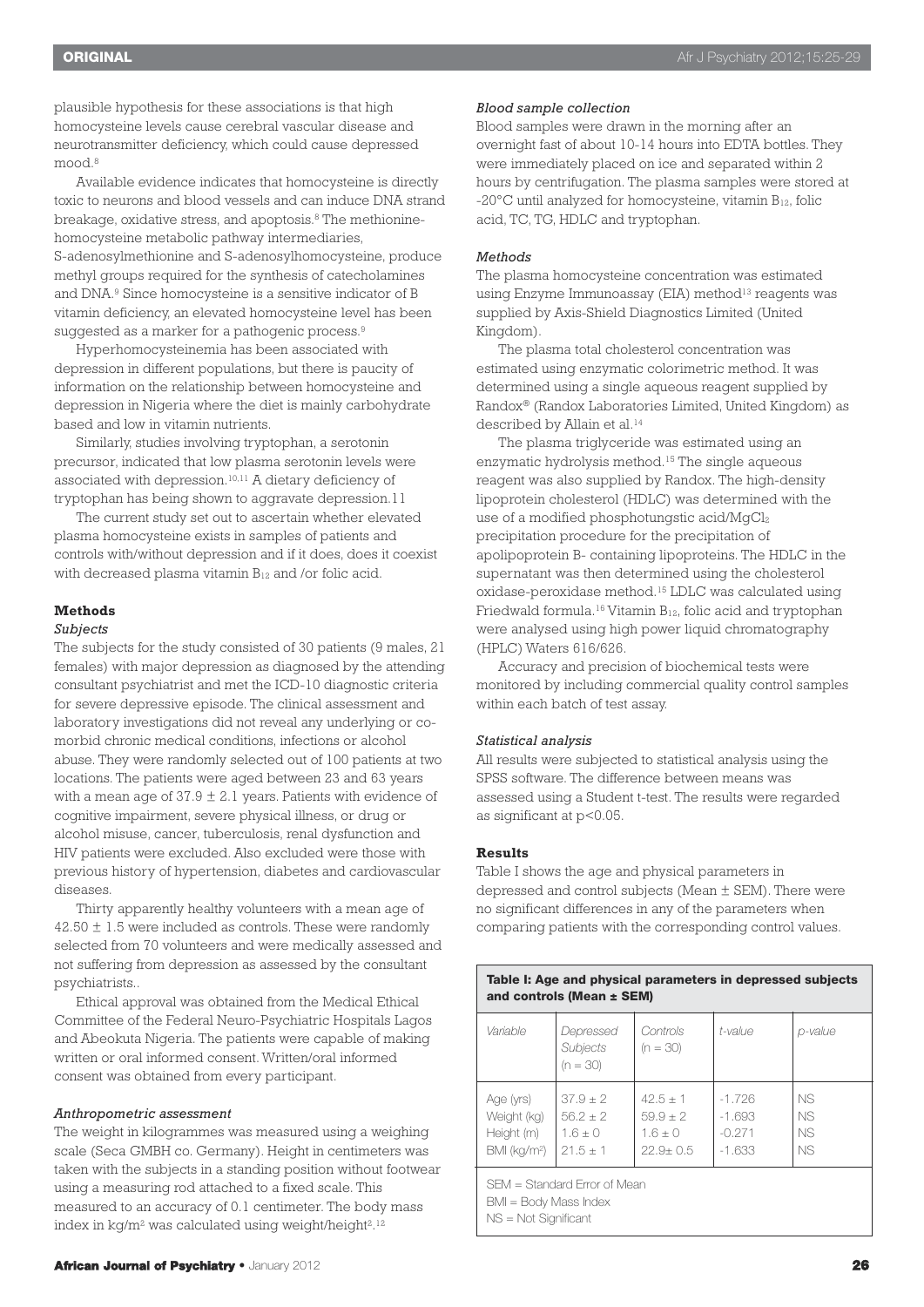| <b>TUBIC III BIVONCHIVUI PURUNGULO III WORLOOGO PUGUNGU UNU VONGOO (IIIGUI 2021)</b>                                                                   |                                                                                                                                                                  |                                                                                                                                                                 |                                                                                                    |                                                                                        |                                                                  |  |  |  |
|--------------------------------------------------------------------------------------------------------------------------------------------------------|------------------------------------------------------------------------------------------------------------------------------------------------------------------|-----------------------------------------------------------------------------------------------------------------------------------------------------------------|----------------------------------------------------------------------------------------------------|----------------------------------------------------------------------------------------|------------------------------------------------------------------|--|--|--|
| Variables                                                                                                                                              | Patients<br>$N = 30$                                                                                                                                             | Controls<br>$N = 30$                                                                                                                                            | t-value                                                                                            | p-value                                                                                | % difference                                                     |  |  |  |
| TC (mg/dl)<br>TG (mg/dl)<br>HDLC (mg/dl)<br>LDLC (mg/dl)<br>HDLC/TC<br>I DI C/HDI C<br>tHcy (umol/L)<br>Vitamin $B_{12}$ (ug/dl)<br>Folic acud (ug/dl) | $124.35 + 4.56$<br>$64.59 + 4.94$<br>$41.15 + 2.62$<br>$70.31 + 4.89$<br>$0.56 + 0.03$<br>$2.03 + 0.21$<br>$13.27 + 0.95$<br>$38.07 + 7.62$<br>$102.04 \pm 9.51$ | $176.39 + 4.66$<br>79.66 + 6.62<br>$58.79 + 1.91$<br>$102.19 + 4.71$<br>$0.57 + 0.02$<br>$1.82 + 0.11$<br>$6.36 + 0.63$<br>$46.09 + 5.76$<br>$106.51 \pm 10.88$ | -7.982<br>$-1.825$<br>$-5.434$<br>$-4.691$<br>$-0.585$<br>$-0.8860$<br>6.096<br>$-4.60$<br>$-1.69$ | p < 0.001<br>ns.<br>pc 0.001<br>pc 0.001<br>ns.<br>ns.<br>pc 0.001<br>p < 0.001<br>ns. | 42J<br>23J<br>42J<br>46 J<br>1.8J<br>7.5J<br>1161<br>21J<br>3.91 |  |  |  |
| Tryptophan (ug/dl)                                                                                                                                     | $63.93 + 13.73$                                                                                                                                                  | $68.03 + 8.72$                                                                                                                                                  | $-1.14$                                                                                            | ns.                                                                                    | 7.9J                                                             |  |  |  |

**Table II: Biochemical parameters in depressed patients and controls (mean ±SEM)**

SEM = Standard Error of Mean

TC = Total Cholesterol

TG = Triglyceride

HDL-C = High Density Lipoprotein Cholesterol

LDL-C = Low Density Lipoprotein Cholesterol

tHcy = Total plasma Homocysteine

ns = Not Significant.

Table II shows the biochemical parameters in the depressed and control subjects (mean ± SEM). There were significantly lower levels in the plasma of TC (42%), HDLC (23%), LDLC (46%), ( $p < 0.001$ ) and vitamin B<sub>12</sub> (21%) (p<0.01) in the depressed patients when compared with the corresponding control values. On the other hand, there was a significantly higher plasma tHcy  $(116\%$  higher)  $(P < 0.001)$ when compared with the corresponding control values. No significant differences were noted in the other parameters. There were however 3.9% and 7.9% lower levels in plasma folic acid and tryptophan respectively, amongst depressed patients. When patients were classified into different socioeconomic classes, no significant differences were obtained.

Figure 1 shows an error bar of plasma homocysteine levels in male and female patients as well as controls. The



**African Journal of Psychiatry •** January 2012 **27**

male subjects exhibited higher values in both patients and controls. The plasma homocysteine was significantly higher in the male depressed patients  $(p<0.001)$  than the female.

#### **Discussion**

This study shows that patients with depression have elevated plasma homocysteine in association with low levels of vitamin B12. Furthermore we observed a significant relationship with hyperhomocysteine and non significant relationship with folic acid in our depressed patients. This study could not demonstrate whether the observed association with vitamin  $B_{12}$  deficiency precedes or results from depression. Lack of appetite is an important feature of depression which could explain this association in part. Therefore, an elevated plasma tHcy concentration, rather than being an independent risk factor, may be an indicator of unhealthy life style, which could lead to an increased risk of depression. Our findings are consistent with studies which showed elevated plasma homocysteine in association with vitamin B12 deficiency in depressed patients. 6,7 About 27% of our patients had tHcy greater than 15µmol/L which is a risk factor for the likelihood of premature CVD development.

Patients with depression have been shown to have a twofold to fourfold increased risk of developing CVD<sup>11</sup> either through an increased tHcy, or decreased vitamin  $B_{12}$ and folic acid. The mechanism of homocysteine's action in the CNS and its link with depression are unclear, but it is known that homocysteic acid and cysteine sulphinic acid (metabolites of homocysteine) may have an excitotoxic effect on the N-methyl-D-aspartate receptors in the CNS<sup>17</sup> and this in turn may have given rise in part to depression in our patients. This alteration can modify mood, since these metabolites have being reported to function as antidepressants. <sup>7</sup> The modification of mood could also be attributed in part to low plasma vitamin B12 as evident from our results, since these vitamins function as cofactors in the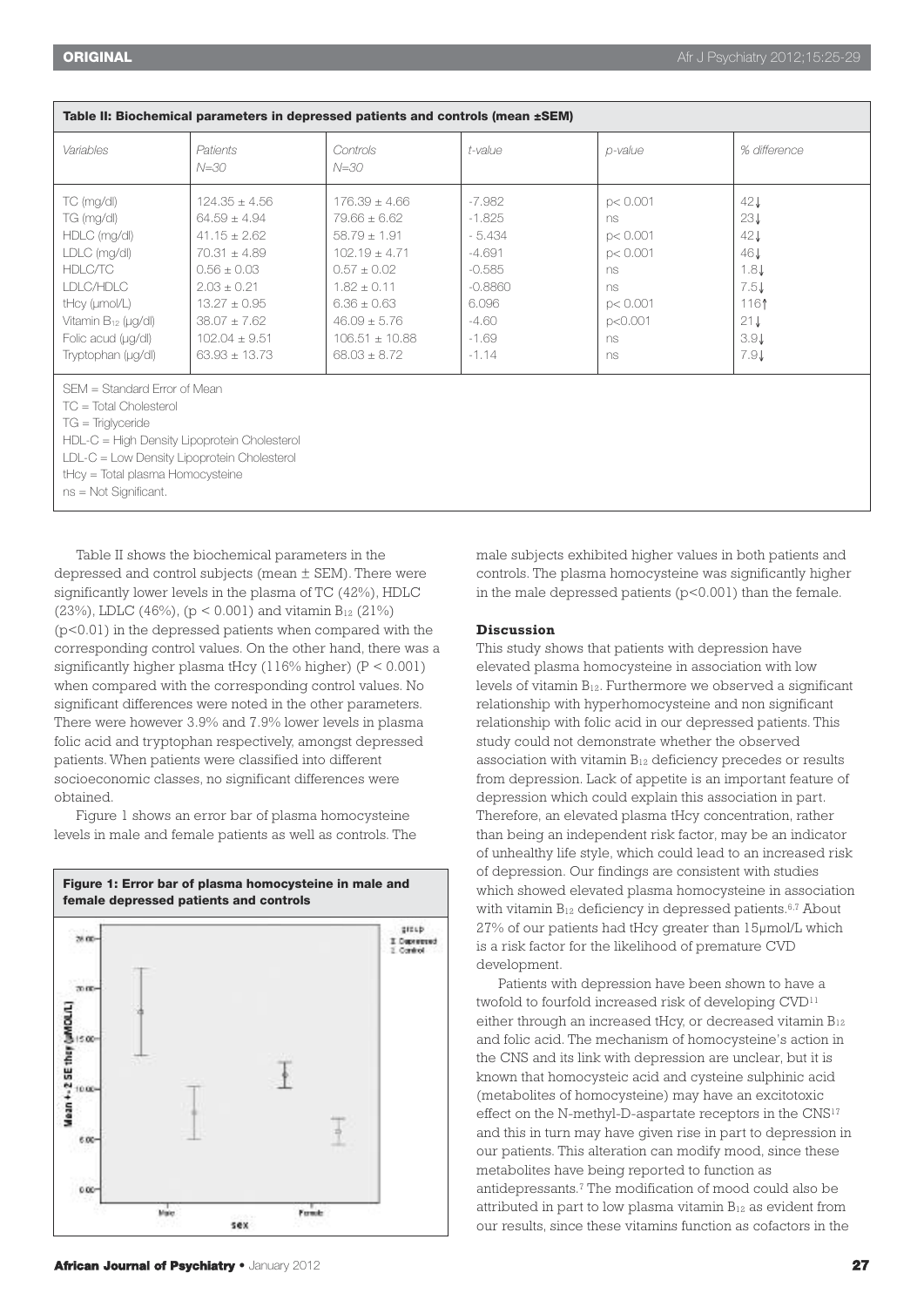remethylation of homocysteine.

Any disturbance in homocysteine metabolism could lead to decreased methylation, and most likely lead to low levels of neurotransmitters which could cause DNA damage. There was evidence of reduced mean plasma folic acid and tryptophan levels in our depressed patients. Earlier studies<sup>5,17</sup> showed that reduced plasma folic acid can lower the level of serotonin in the brain and this has been associated with depressed mood.

Another plausible explanation is that elevated tHcy observed in our depressed subjects could cause depression by direct neurotoxicity through its effect on the N-methyl-D-aspartate receptors in the CNS. Thus an elevated plasma tHcy may merely be a marker of impaired monoamine metabolism in these subjects, which may have occurred through reduced CNS methylation. Perhaps, the rise in total homocysteine in our patients could be suggesting a failure of methylation of homocysteine to methionine due to reduced availability of the vitamin  $B_{12}$ which acts as cofactor for the remethylation reaction.

The males showed a higher plasma homocysteine than the females. Reports from studies elsewhere<sup>10,19,20</sup> have shown higher plasma tHcy in males than females. Our finding supports the reports from previous studies<sup>18,19</sup> that male gender is a risk factor for elevated plasma homocysteine thus making the male more vulnerable to CVD risk.

Reduced plasma TC, LDLC and HDLC were obtained in our depressed subjects. Several explanations have been put forward; one of which is that the relationship may be attributed to changes in the cholesterol content of the synaptosomal membrane and a decrease in the number of serotonin receptors due to a decrease in cholesterol concentration.<sup>4,20,21</sup> According to Engelberg<sup>22</sup> decreased cholesterol concentration in the serum may lower the concentration of membrane cholesterol in the brain, decreased microviscosity and availability of membrane receptors, which in turn may influence the re-uptake of serotonin from the blood, and this results in lower concentrations of serotonin in brain cells, which could be responsible for depressive disorder and aggressive behavior. <sup>4</sup> Loss of appetite which is common with depressed patients may also have been responsible for the low plasma cholesterol. A previous report has shown that low plasma cholesterol is associated with suicide in depressed subjects<sup>6</sup>; theoretically our depressed patients could be more prone to suicidal tendencies.

This study also demonstrated that depressed subjects have significantly lower levels of plasma HDLC than the control subjects. The relationship between plasma HDLC and depression is still not very clear; however, this lower level is regarded as a significant cardiovascular risk. Available evidence has suggested that for every 1mg/dl decrease in plasma HDLC, there is twofold chance of developing CVD risk. 23

Reports have shown that increased mortality, lower socioeconomic status, cognitive decline, and unsupportive childhood and adult relationships are associated with higher allostatic load scores. 24,25,26,27 When a confounding factor such as socioeconomic status was applied in this study, no positive effect was observed in our depressed

patients. Therefore plasma tHcy concentration was not affected by socioeconomic class. In general socioeconomic class did not exert effect on any of the measured parameters. Homocystine is a marker of systemic toxicity, and may contribute to allostatic load in depressed patients. 26

From the results obtained in this study, it could be speculated that our depressed patients are more likely to be prone to premature CVD risk in the near future.

The young adult patients in this study were all newly admitted and within their first two weeks of admission in their early stage of treatment hence the possibility of the effect of treatment on the outcome of our result if any, would be minimal. Also clinical and laboratory findings of the patients revealed that the patients did not have any associated diseases such as renal dysfunction, CVD , drug or alcohol misuse, cancer, tuberculosis and HIV that could affect the outcome of our findings.

#### **Conclusion**

This study has provided evidence for increased plasma tHcy coexisting with decreased vitamin B12, TC, LDLC and HDLC in our depressed patients. Therefore plasma homocysteine and lipid metabolism may play an important role in depression. Whether these changes are causes or effects of depression could not be determined. It could be possible that if vitamin  $B_{12}$  is included as a part of the treatment regimens it might be beneficial to depressed patients.

Since there are many causes of elevated plasma homocysteine levels and probably many causes of depression, prospective and intervention studies should include a large sample size to ensure adequate power to demonstrate outcome linked to diet or to other underlying biological factors.

#### **Acknowledgement**

We wish to acknowledge the Consultant Psychiatrists, nurses, medical laboratory staff of Psychiatric Hospitals Abeokuta and Yaba Nigeria for their invaluable assistance in the recruitment of the patients. We particularly wish to express our gratitude to Mrs. Doreen Okeke for her assistance in the analysis of homocysteine and Mr. Basil for his assistance in the analysis of the B vitamins and the tryptophan

#### **References**

- *1. Botez MI, Reynolds EH, eds. Folic acid in neurology, psychiatry and internal medicine. New York: Raven; 1979.*
- *2. Bottiglieri T, Crellin R, Reynolds EH. Folate and neuropsychiatry. In: Bailey LB, editor. Folate in health and disease. New York: Marcel Dekker; 1995. 435–462.*
- *3. Jacka FN, Kremer PJ, Leslie ER, Berk M, Patton GC, Toumbourou JW, Williams JW. Associations between diet quality and depressed mood in adolescents: results from the Australian Healthy Neighbourhoods Study. Aust NZ J Psychiatry 2010. 44; 435-442.*
- *4. Hillbrand M, Spitz RT, VandenBos GR. Investigating the role of lipids in mood, aggression, and schizophrenia. Psychology Update 1997; 48: 7.*
- *5. Sheikh N, Farhadi Nasab A, Araghchian M, et al. The relationship*